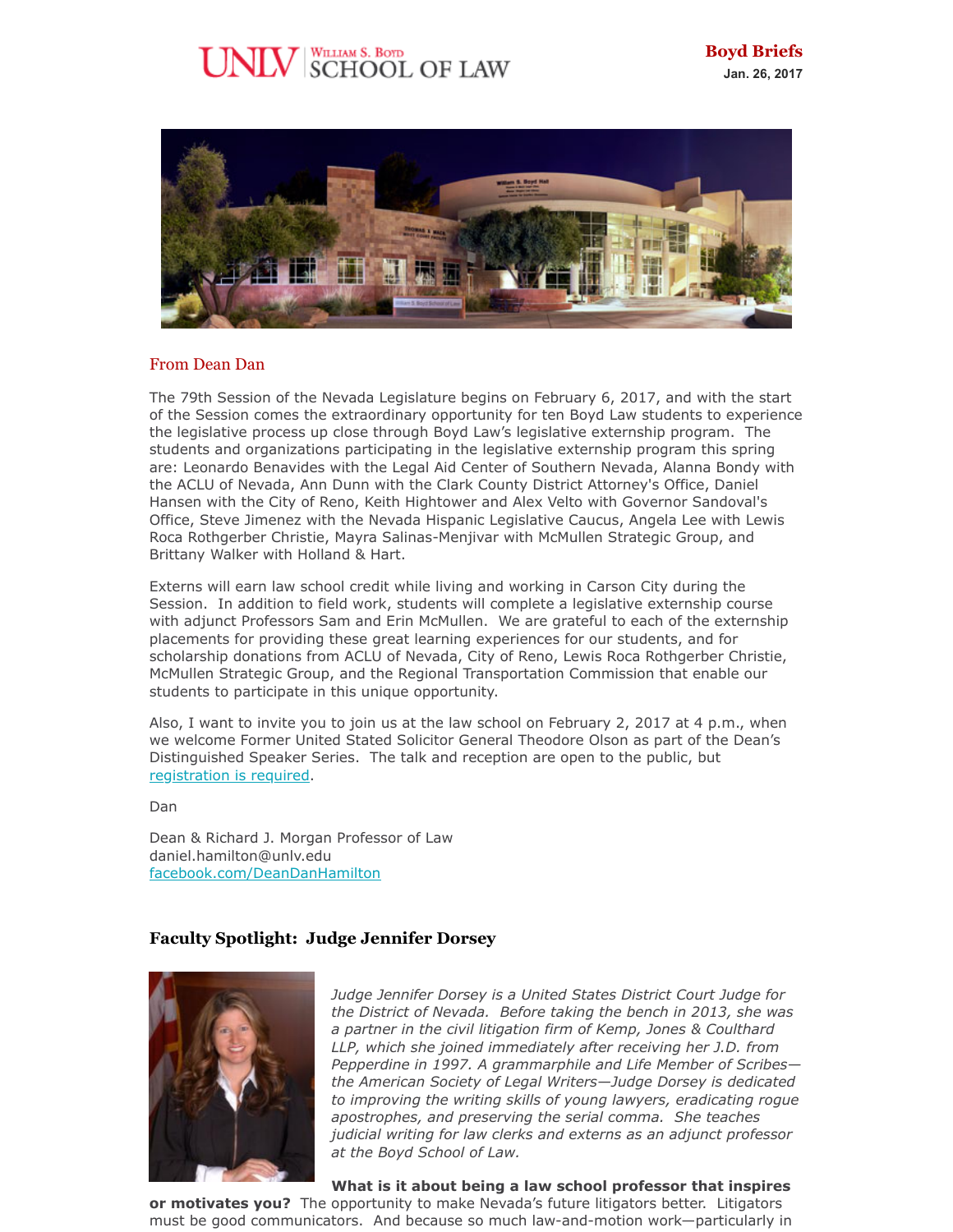the federal system—is resolved without a hearing, a litigator's written product is often her one chance to pitch her case to the judge, so it has to be clear, succinct, persuasive, and right. Typos and grammatical errors distract and dilute the real message. Judges have no time to slog through needless "comes now plaintiff, by and through counsel" windups. A misstatement of the law can result in long-term loss of credibility. In my Writing for Judges class, I get to sensitize students to these and other practice pitfalls while we relearn longforgotten grammar and punctuation rules and test drive different writing techniques in a workshop-style setting.

**When students ask you what they should read outside the required textbooks and other law-related books, what do you suggest?** Read Stephen King, F. Scott Fitzgerald, Mark Twain, and other great storytellers. Let their mastery of language and the narrative form inspire you to use clear and evocative prose to punch up even routine pieces. Good legal writing is really just good writing that happens to be about law.

**What's the most important thing that you are working on right now outside of work?** Refining my capsule wardrobe. It's almost impossible during the holiday-shopping season to find neutral-colored platform stilettos that strike the perfect stylish-professional balance.

## **Student Spotlight: Nathan Collins**



## **You've been a football coach while in law school. Tell us about that.**

Being a high school football coach while in law school has been fun and rewarding. I have been able to focus on something other than law school and mentor high school freshman in a sport I greatly enjoy. I truly get to be a role model and help mold the future.

## **As president of Boyd's Sports and Entertainment Law Association, what do you see as the organization's greatest accomplishments?**

One of the greatest accomplishments for SELA has

been the annual panel that has been held with the Sports Lawyers Association. I had the pleasure of setting up the panel this year with Caleb Jay, an attorney for the Arizona Diamondbacks. Additionally, the people who attended the panel had a better understanding of what issues sports and entertainment attorneys deal with on a regular basis.

#### **Is a career in sports law the dream?**

Ideally, I would like to be an attorney for the Denver Broncos. However, recently I have been doing some work focusing on entertainment law. If I couldn't get a position with the NFL, I would consider entertainment law. With the NHL's move to Vegas, and the growing sports culture here, I believe sports law is a very big possibility for me.

#### **What's been the highlight moment of your time at Boyd?**

I was lucky enough to be the coordinator of the Spring Fling Softball Tournament, as well as I had an interesting response in Con Law with Professor Bartrum that became infamous (come find me and ask about this). But my highlight was being asked to be a coordinator for a community service project regarding IP law. The opportunity showed me that I have a knowledge and understanding in an area of the law that not many others have.

# **Alumni Spotlight: Holly Cheong '10**

*Attorney at Snell & Wilmer, Member of the Alumni Leadership Circle at the Boyd School of Law*

**Tell me about your decision to attend Boyd Law.**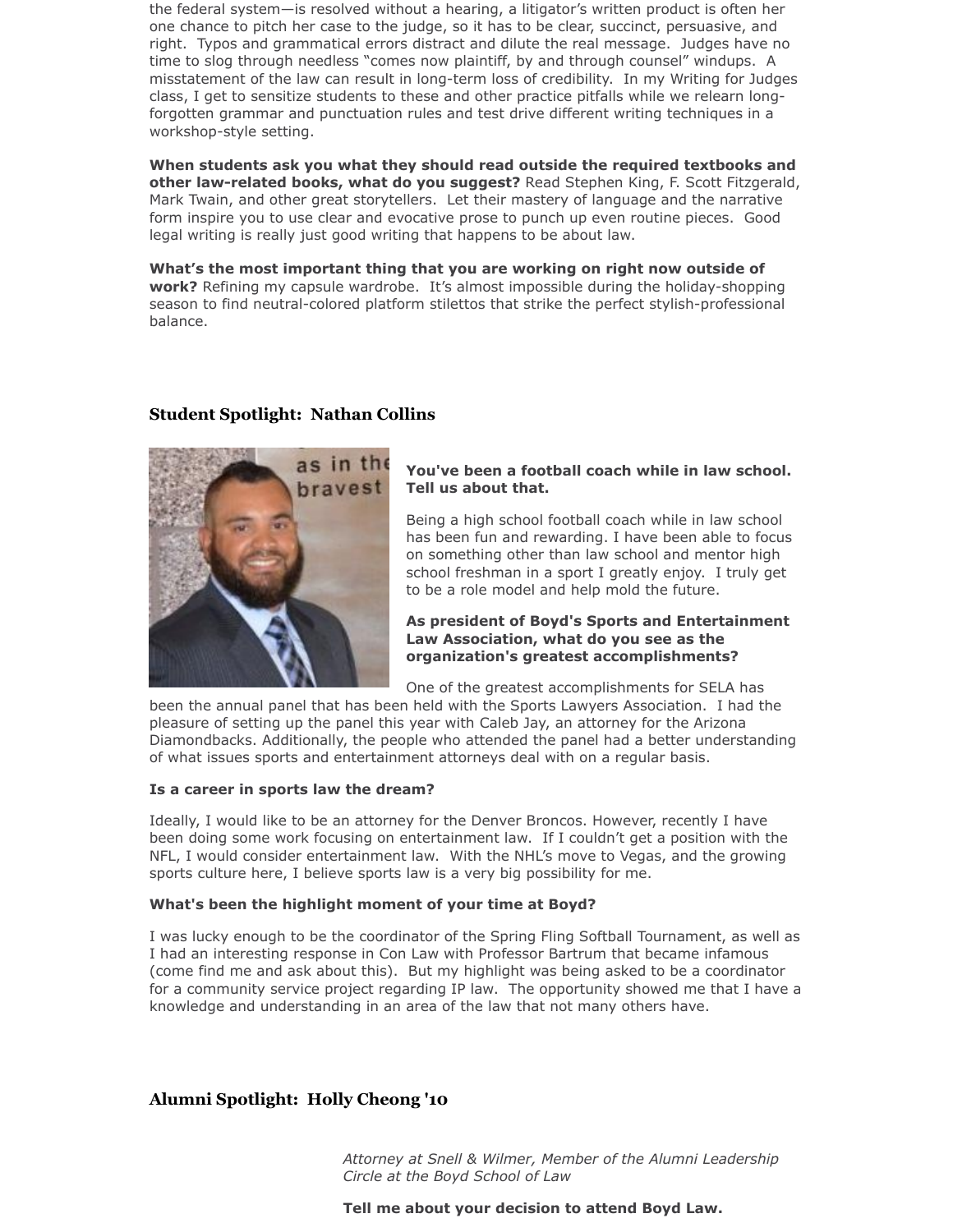

The primary reason I chose the Boyd School of Law was the part-time program with evening hours. While working as an environmental planner, I always toyed around with the possibility of going to law school as the next step in my career, but I could not take three years off from work to go back to school. When I found out about the part-time program at Boyd and toured the law school, I was really impressed and applied right away.

## **When did you know that working in the legal field was for you?**

Probably when I completed the Appellate Clinic at the Boyd School of Law. Although handling a Ninth Circuit appeal for a complicated immigration case was terrifying, I also enjoyed the

process of pouring over the necessary documents and collaborating with my team. This practical experience made me realize that I would enjoy the day-to-day work of a lawyer.

## **Why do you feel that it is important to donate to the law school?**

The law school has done a lot to develop and support my career. I feel it is only fair to give back what I can.

#### **What is the best business advice you have received, and whom did it come from?**

Early on in my career as an environmental planner, a co-worker told me not to delegate control of my licenses and certifications to my employer or anyone else. That advice has served me well in my career.

### **What do you enjoy doing in your spare time?**

I enjoy rock climbing, hiking, and, now that I live in Colorado, skiing.

### **What is something people might now know about you?**

I'm the youngest of eight children.

# **Community Member Spotlight: Patricia Lee**



*Partner at Hutchison & Steffen, Member of the Public Interest Law Advisory Board at the Boyd School of Law*

**Tell me about your decision to serve on the Public Interest Law Advisory Board and what makes Boyd Law's mission meaningful to you.**

As a member of Nevada's legal community, I feel very tied to our law school. I know that we as practitioners have the awesome privilege of influencing our next crop of attorneys. The Public Interest Law Advisory Board is an amazing platform from which to exert that influence. Our profession and community as a whole benefit when we have compassionate lawyers entering the field. Anything I can do to help encourage that is a win-win.

#### **What was your first or most memorable job?**

My first full time job as a lawyer is also my most memorable one. When I first started with Hutchison & Steffen, I was the only woman and the only person of color. Over the past decade and a half, I have watched my firm grow, diversify, and flourish. I have the distinct honor of having my mentors now be my contemporaries. That type of longevity with one firm is fairly rare, and I'm so grateful to be working at the Yahoo of law firms!

#### **What advice would you give to current Boyd Law students?**

Find time to do something meaningful while you're in law school, besides slaying it in the classroom. Your reputation is, and will continue to be, your most valuable asset as you enter into the practice of law. Start thinking about what's important to you, and do something to make a difference in that area.